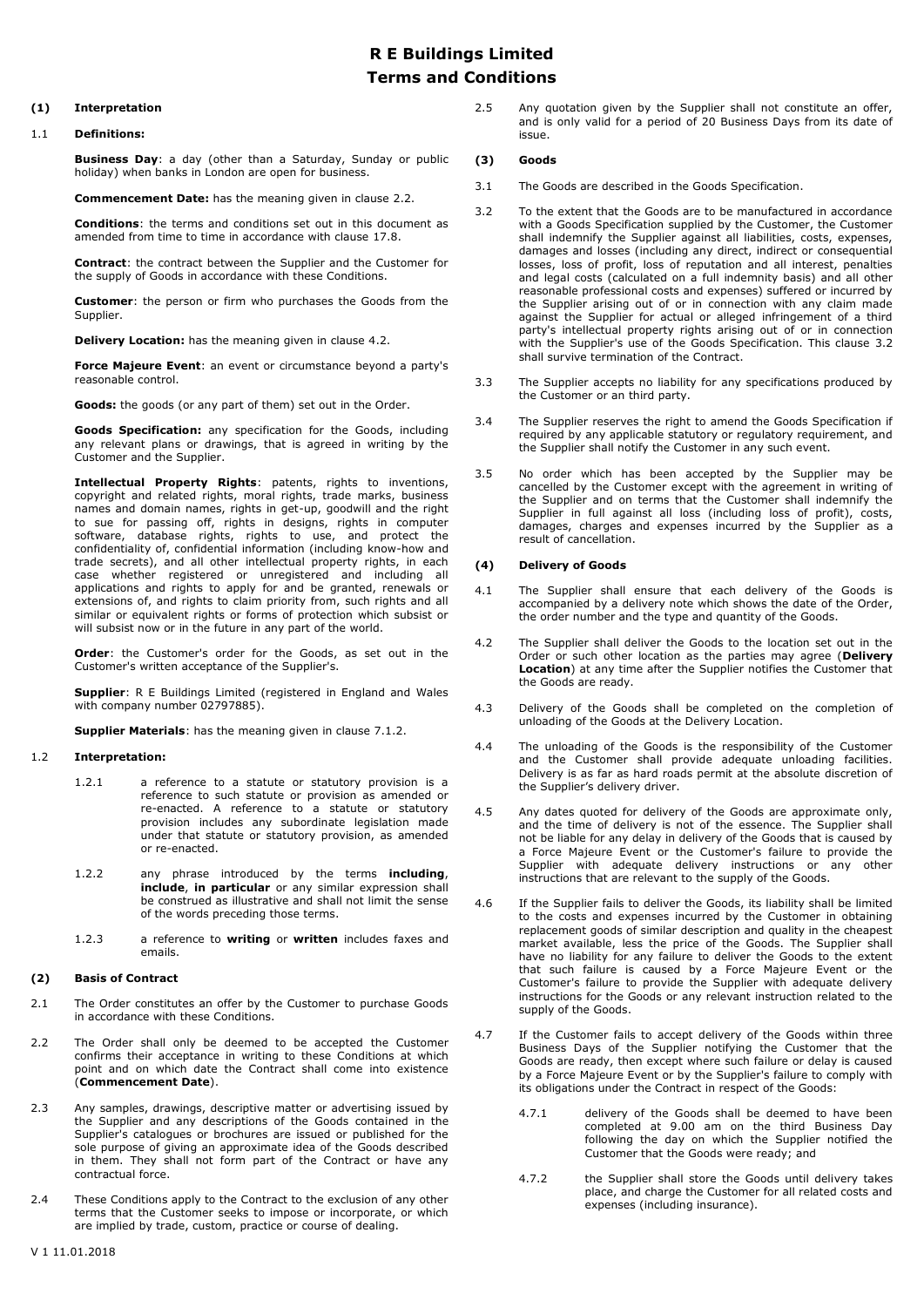- 4.8 If ten Business Days after the Supplier notified the Customer that the Goods were ready for delivery the Customer has not accepted delivery of them, the Supplier may resell or otherwise dispose of part or all of the Goods and, after deducting reasonable storage and selling costs, account to the Customer for any excess over the price of the Goods or charge the Customer for any shortfall below the price of the Goods.
- 4.9 The Supplier may deliver the Goods by instalments, which shall be invoiced and paid for separately. Each instalment shall constitute a separate contract. Any delay in delivery or defect in an instalment shall not entitle the Customer to cancel any other instalment.

#### **(5) Quality of Goods**

- <span id="page-1-2"></span>5.1 The Supplier warrants that on delivery the Goods shall:
	- 5.1.1 conform in all material respects with the Goods Specification;
	- 5.1.2 be free from material defects in design, material and workmanship; and
	- 5.1.3 be of satisfactory quality (within the meaning of the Sale of Goods Act 1979).
- <span id="page-1-3"></span>5.2 Subject to clause [5.3,](#page-1-1) the Supplier shall, at its option, repair or replace the defective Goods, or refund the price of the defective Goods in full if:
	- 5.2.1 the Customer gives notice in writing within a reasonable time of discovery that some or all of the Goods do not comply with the warranty set out in clause [5.1;](#page-1-2)
	- 5.2.2 the Supplier is given a reasonable opportunity of examining such Goods; and
	- 5.2.3 the Customer (if asked to do so by the Supplier) returns such Goods to the Supplier's place of business at the Customer's cost.
- <span id="page-1-1"></span>5.3 The Supplier shall not be liable for the Goods' failure to comply with the warranty in clause [5.1](#page-1-2) if:
	- 5.3.1 the Customer makes any further use of such Goods after giving a notice in accordance with clause [5.2;](#page-1-3)
	- 5.3.2 the defect arises because the Customer failed to follow the Supplier's oral or written instructions as to the storage, installation, commissioning, use or installation, commissioning, use or maintenance of the Goods or (if there are none) good trade practice;
	- 5.3.3 the defect arises as a result of the Supplier following any drawing, design or Goods Specification supplied by the Customer;
	- 5.3.4 the Customer alters or repairs such Goods without the written consent of the Supplier;
	- 5.3.5 the defect arises as a result of fair wear and tear, wilful damage, negligence, or abnormal working conditions; or
	- 5.3.6 the Goods differ from the Goods Specification as a result of changes made to ensure they comply with applicable statutory or regulatory standards.
- 5.4 Except as provided in this clause 5, the Supplier shall have no liability to the Customer in respect of the Goods' failure to comply with the warranty set out in clause [5.1.](#page-1-2)
- 5.5 The terms of these Conditions shall apply to any repaired or replacement Goods supplied by the Supplier.

#### **(6) Title and Risk**

- 6.1 The risk in the Goods shall pass to the Customer on completion of delivery. As such, the Customer shall be responsible for insuring the Goods.
- 6.2 Title to the Goods shall not pass to the Customer until the Supplier receives payment in full (in cash or cleared funds) for the Goods and any other goods that the Supplier has supplied to the Customer in respect of which payment has become due, in which case title to the Goods shall pass at the time of payment of all such sums.
- 6.3 Until title to the Goods has passed to the Customer, the Customer shall:
- 6.3.1 store the Goods separately from all other goods held by the Customer so that they remain readily identifiable as the Supplier's property;
- 6.3.2 not remove, deface or obscure any identifying mark or packaging on or relating to the Goods;
- 6.3.3 maintain the Goods in satisfactory condition and keep them insured against all risks for their full price on the Supplier's behalf from the date of delivery;
- 6.3.4 notify the Supplier immediately if it becomes subject to any of the events listed in clause [12.1.2](#page-2-0) to clause [12.1.4;](#page-2-1)and
- 6.3.5 give the Supplier such information relating to the Goods as the Supplier may require from time to time.
- 6.4 Until title to the Goods passes to the Customer then, without limiting any other right or remedy the Supplier may have, the Supplier may at any time:
	- 6.4.1 require the Customer to deliver up all Goods in its possession which have not been resold, or irrevocably incorporated into another product; and
	- 6.4.2 if the Customer fails to do so promptly, enter any premises of the Customer or of any third party where the Goods are stored in order to recover them.

#### **(7) Customer's Obligations**

- <span id="page-1-0"></span>7.1 The Customer shall:
	- 7.1.1 comply with all applicable laws, including health and safety laws;
	- 7.1.2 keep all materials, equipment, documents and other property of the Supplier (**Supplier Materials**) at the Customer's premises in safe custody at its own risk, maintain the Supplier Materials in good condition until returned to the Supplier, and not dispose of or use the Supplier Materials other than in accordance with the Supplier's written instructions or authorisation; and
	- 7.1.3 comply with any additional obligations as set out in the Goods Specification;
- <span id="page-1-4"></span>7.2 If the Supplier's performance of any of its obligations under the Contract is prevented or delayed by any act or omission by the Customer or failure by the Customer to perform any relevant obligation (**Customer Default**):
	- 7.2.1 without limiting or affecting any other right or remedy available to it, the Supplier shall have the right to rely on the Customer Default to relieve it from the performance of any of its obligations in each case to the extent the Customer Default prevents or delays the Supplier's performance of any of its obligations;
	- 7.2.2 the Supplier shall not be liable for any costs or losses sustained or incurred by the Customer arising directly or indirectly from the Supplier's failure or delay to perform any of its obligations as set out in this clause [7.2;](#page-1-4) and
	- 7.2.3 the Customer shall reimburse the Supplier on written demand for any costs or losses sustained or incurred by the Supplier arising directly or indirectly from the Customer Default.

# **(8) Charges and Payment**

- 8.1 The price for Goods:
	- 8.1.1 shall be the price set out in the Order; and
	- 8.1.2 shall be exclusive of all costs and charges of packaging, insurance, transport of the Goods, which shall be invoiced to the Customer.
- 8.2 The Supplier reserves the right to increase the price of the Goods, by giving notice to the Customer at any time before delivery, to reflect any increase in the cost of the Goods to the Supplier that is due to:
	- 8.2.1 any factor beyond the control of the Supplier (including foreign exchange fluctuations, increases in taxes and duties, and increases in labour, materials and other manufacturing costs);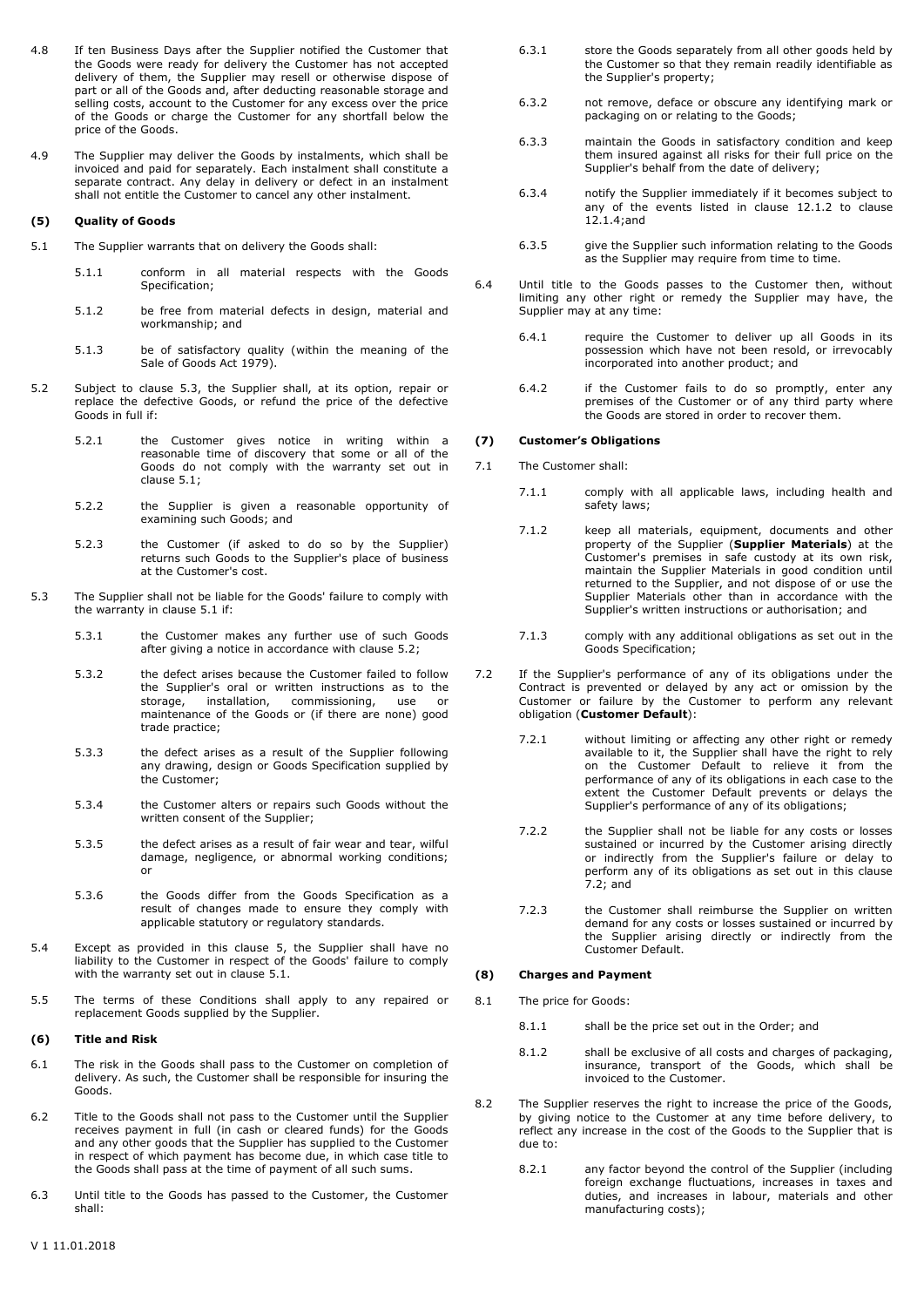- 8.2.2 any need for foundations to be amended and/or in the event that difficult ground conditions are encountered;
- 8.2.3 any request by the Customer to change the delivery date(s), quantities or types of Goods ordered, or the Goods Specification; or
- 8.2.4 any delay caused by any instructions of the Customer in respect of the Goods or failure of the Customer to give the Supplier adequate or accurate information or instructions in respect of the Goods.
- 8.3 The Supplier shall invoice the Customer on or at any time after confirmation of the Order.
- 8.4 A non-refundable deposit of 10% of the price of the order shall be be payable on confirmation of the Order.
- 8.5 The Customer shall pay each invoice submitted by the Supplier:
	- 8.5.1 on or before delivery of the order; and
	- 8.5.2 in full and in cleared funds to a bank account nominated in writing by the Supplier, and

time for payment shall be of the essence of the Contract.

- 8.6 All amounts payable by the Customer under the Contract are exclusive of amounts in respect of value added tax chargeable from time to time (**VAT**). Where any taxable supply for VAT purposes is made under the Contract by the Supplier to the Customer, the Customer shall, on receipt of a valid VAT invoice from the Supplier, pay to the Supplier such additional amounts in respect of VAT as are chargeable on the supply of the Goods at the same time as payment is due for the supply of the Goods.
- <span id="page-2-2"></span>8.7 If the Customer fails to make a payment due to the Supplier under the Contract by the due date, then, without limiting the Supplier's remedies under clause 13 (Termination), the Customer shall pay interest on the overdue sum from the due date until payment of the overdue sum, whether before or after judgment. Interest under this clause [8.7](#page-2-2) will accrue each day at 8% a year above the Bank of England's base rate from time to time.
- 8.8 All amounts due under the Contract shall be paid in full without any set-off, counterclaim, deduction or withholding (other than any deduction or withholding of tax as required by law).
- 8.9 The Customer shall indemnify the Supplier against all actions, costs, claims, demands, loss, damages or expenses (including any legal and other reasonable professional costs and expenses) or other matters arising out of or in connection with any default in payment of the Customer.

#### **(9) Intellectual Property Rights**

- 9.1 All Intellectual Property Rights in or arising out of or in connection with the Goods Specification (other than Intellectual Property Rights in any materials provided by the Customer) shall be owned by the Supplier.
- 9.2 The Customer grants the Supplier a fully paid-up, non-exclusive, royalty-free non-transferable licence to copy and modify any materials provided by the Customer to the Supplier for the term of the Contract for the purpose of providing the Goods to the Customer.

# **(10) Confidentiality**

- 10.1 Each party undertakes that it shall not at any time disclose to any person any confidential information concerning the business, affairs, customers, clients or suppliers of the other party, except as permitted by clause [10.2.](#page-2-3)
- <span id="page-2-3"></span>10.2 Each party may disclose the other party's confidential information*:*
	- 10.2.1 to its employees, officers, representatives, subcontractors or advisers who need to know such information for the purposes of carrying out the party's obligations under the Contract. Each party shall ensure that its employees, officers, representatives, subcontractors or advisers to whom it discloses the other party's confidential information comply with this clause 11; and
	- 10.2.2 as may be required by law, a court of competent jurisdiction or any governmental or regulatory authority*.*

10.3 Neither party shall use the other party's confidential information for any purpose other than to perform its obligations under the Contract.

#### **(11) Limitation of Liability**

- <span id="page-2-4"></span>11.1 Nothing in these Conditions shall limit or exclude the Supplier's liability for:
	- 11.1.1 death or personal injury caused by its negligence, or the negligence of its employees, agents or subcontractors;
	- 11.1.2 fraud or fraudulent misrepresentation;
	- 11.1.3 breach of the terms implied by section 2 of the Supply of Goods and Services Act 1982 (title and quiet possession);
	- 11.1.4 breach of the terms implied by section 12 of the Sale of Goods Act 1979 (title and quiet possession); or
	- 11.1.5 defective products under the Consumer Protection Act 1987.
- 11.2 Subject to clause [11.1,](#page-2-4) the Supplier shall not be liable to the Customer, whether in contract, tort (including negligence), for breach of statutory duty, or otherwise, arising under or in connection with the Contract for:
	- 11.2.1 loss of profits;
	- 11.2.2 loss of sales or business;
	- 11.2.3 loss of agreements or contracts;
	- 11.2.4 loss of anticipated savings;
	- 11.2.5 loss of use or corruption of software, data or information;
	- 11.2.6 loss of or damage to goodwill; or
	- 11.2.7 any indirect or consequential loss.
- 11.3 Subject to clause [11.1,t](#page-2-4)he Supplier's total liability to the Customer, whether in contract, tort (including negligence), breach of statutory duty or otherwise, arising under or in connection with the Contract, shall be limited to the total charges paid under the Contract.
- 11.4 The terms implied by sections 13 to 15 of the Sale of Goods Act 1979 and the terms implied by sections 3 to 5 of the Supply of Goods and Services Act 1982 are, to the fullest extent permitted by law, excluded from the Contract.
- 11.5 This clause 12 shall survive termination of the Contract.

#### **(12) Termination**

- <span id="page-2-0"></span>12.1 Without affecting any other right or remedy available to it, either party may terminate the Contract with immediate effect by giving written notice to the other party if:
	- 12.1.1 the other party commits a material breach of its obligations under the Contract and (if such breach is remediable) fails to remedy that breach within 10 days after receipt of notice in writing to do so;
	- 12.1.2 the other party takes any step or action in connection with its entering administration, provisional liquidation or any composition or arrangement with its creditors (other than in relation to a solvent restructuring), being wound up (whether voluntarily or by order of the court, unless for the purpose of a solvent restructuring), having a receiver appointed to any of its assets or ceasing to carry on business;
	- 12.1.3 the other party suspends, or threatens to suspend, or ceases or threatens to cease to carry on all or a substantial part of its business; or
	- 12.1.4 the other party's financial position deteriorates to such an extent that in the terminating party's opinion the other party's capability to adequately fulfil its obligations under the Contract has been placed in jeopardy.
- <span id="page-2-1"></span>12.2 Without affecting any other right or remedy available to it, the Supplier may terminate the Contract with immediate effect by giving written notice to the Customer if: